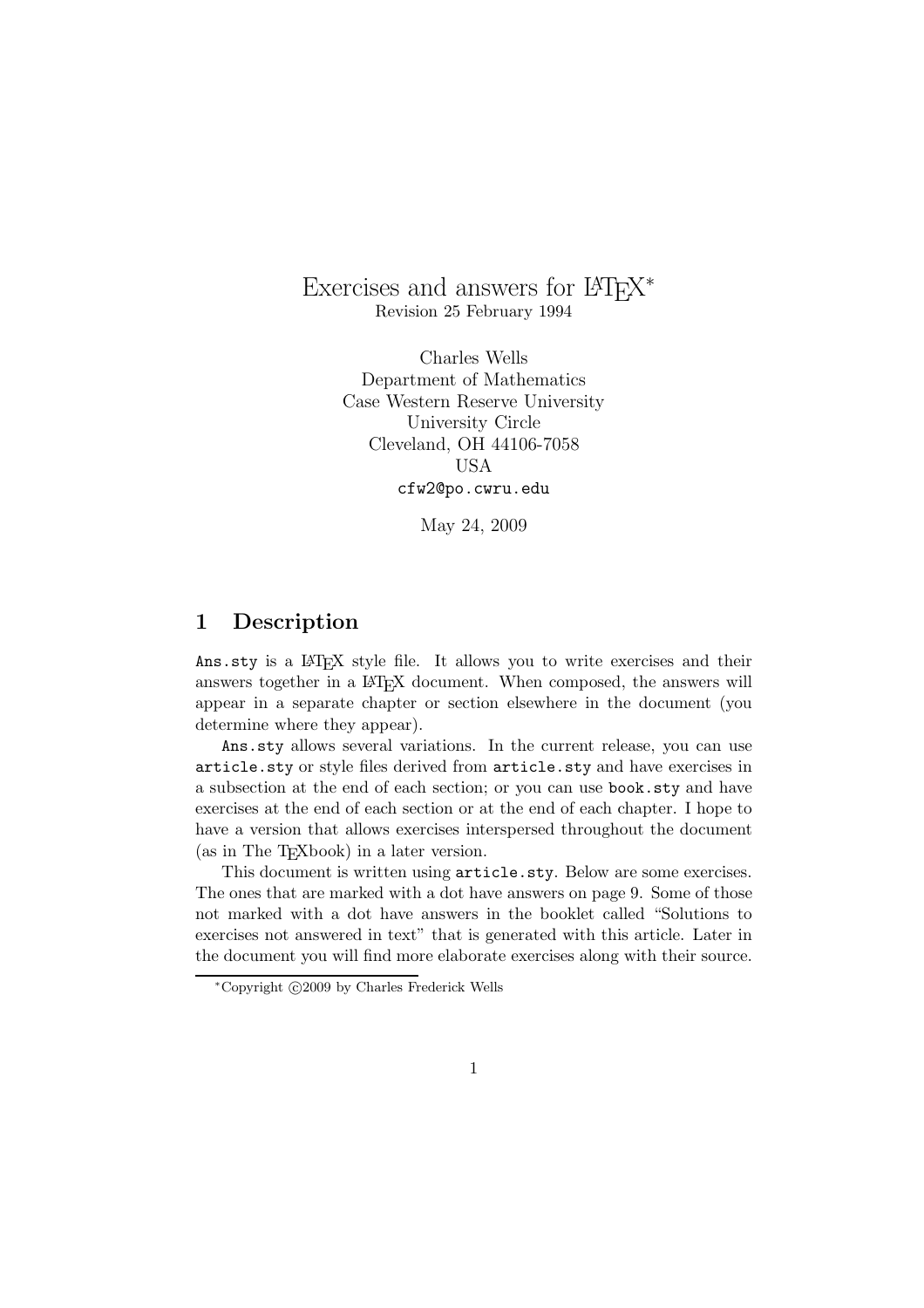## **1.1 Exercises**

- **1.***•* This the first exercise of section 1.
- **2.***•* This is the second exercise of section 1.
- **3.** This has an answer in the Solution Manual.

## **2 Using ans.sty**

## **2.1 At the beginning of the document**

The beginning of your document should look like this:

```
\documentstyle[ans]{article}
```

```
\makeanswers\artsec %% Use \bkchap or \bksec in book style
%% Other preamble commands you might want here
\begin{document}
```
If you want a booklet printed with answers to exercises not answered in the article, you should also put \makesolutions in the preamble.

### **2.1.1 Options**

One of the options commands must come after \makeanswers. The options commands are

- \artsec This is used in article style. It allows (no more than one) subsection of exercises in each section.
- \artscattered **Not currently implemented.** For article style. Allows exercises to be interspersed throughout the document, as in The T<sub>F</sub>Xbook.
- \once This must be used in article style and allows just one section of exercises for the whole document. See 2.1.2 below. You cannot make a solution manual in this style. The file onceexam.tex contains an example of its use.

\bkchap Used with book.sty, allowing one section of exercises per chapter.

\bksec Used with book.sty, allowing one section of exercises per section.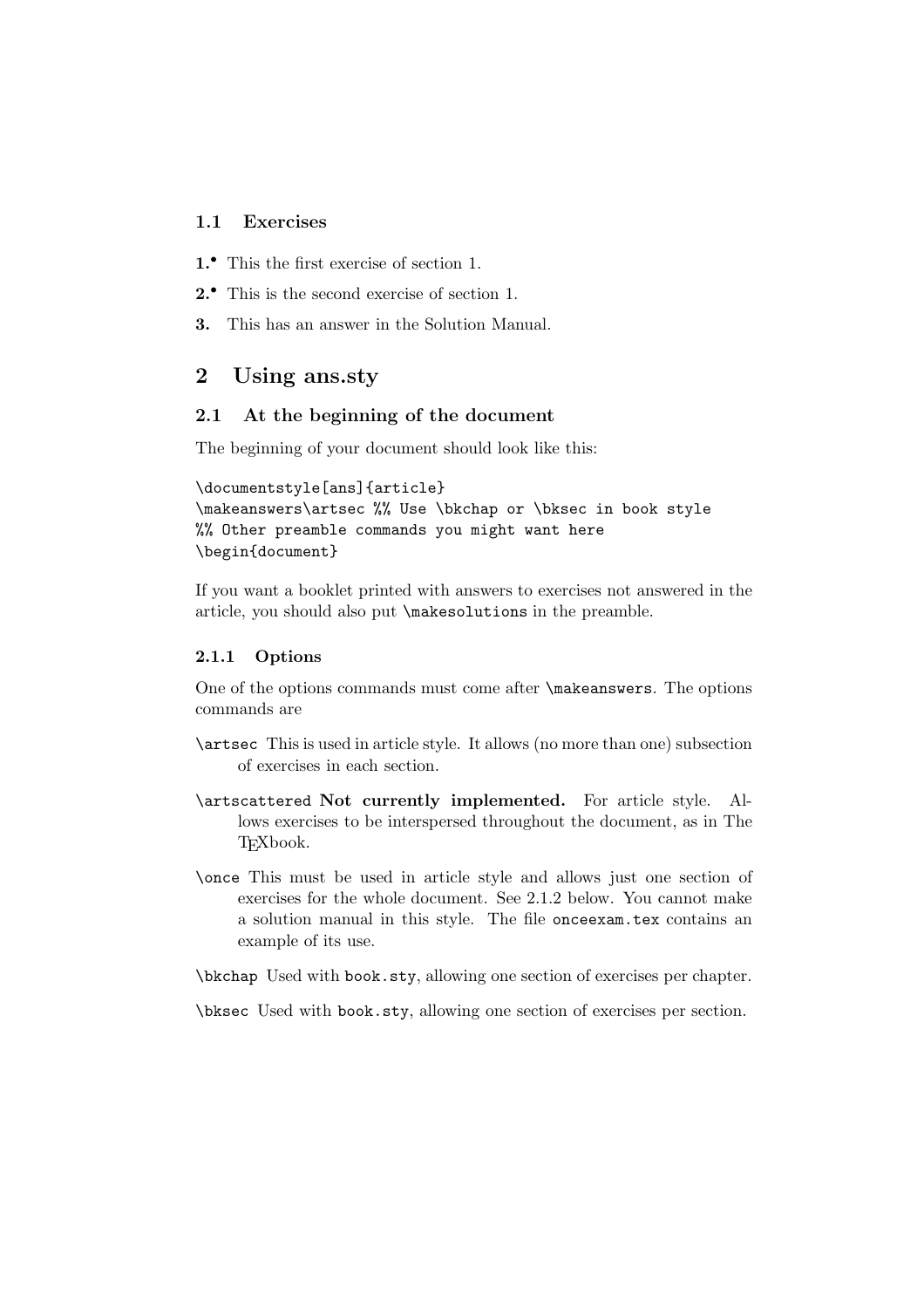## \bkscattered **Not currently implemented.** Like \artscattered for book.sty.

If you omit the \makeanswers command, the document will compose without complaint but the answers won't appear at the end. This may be useful for draft purposes.

If you include \makeanswers, the option command is mandatory. If you omit it, you will get an error message the first time you include an exercise.

### **2.1.2 Using** \**once**

This option is for documents with just one section of exercises. It may be useful for class handouts whose answers are printed separately to be handed out later.

It is used a little differently from the others. In the other options, \exercises puts a section or subsection heading on each section of exercises and writes the appropriate heading for the answers to that set to the answer file. In this option, \exercises does neither. You must write the title of the exercise section if you want one, and you must write the title of the answer section, putting in a page break and setting the page number to 1 if that is what you want. The document "onceexam.tex" illustrates the use of the \once option.

### **2.2 To print the answers**

At the place in the document where you want the answers printed, put

#### \doanswers

You can put this any place after the last batch of exercises. This will produce an unnumbered section titled "Solutions", followed by the solutions to the problems in each section. (The \once option will not produce a section title, although it will print the answers.) When using book.sty, the section of answers will be formatted as an unnumbered chapter, therefore starting on a new page. In article.sty, the answer section will not start on a new page. If you want it to, type \newpage before \doanswers. If you want the page numbers to start over, type

\newpage \setcounter{page}{1}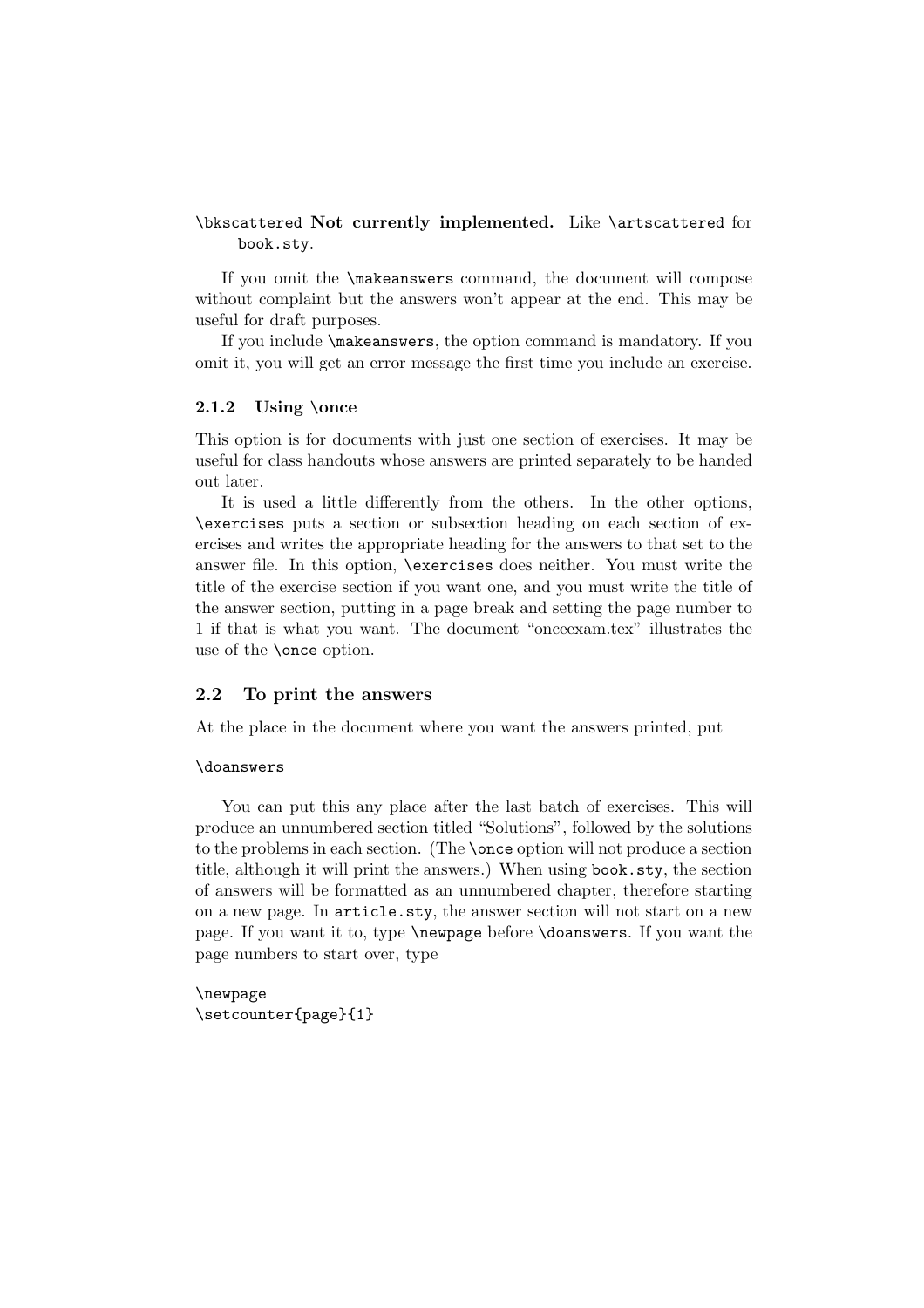You could then bind the answer section as a separate document.

The command \dosolutions prints the answers you wrote to exercises that are not marked as having answers. Normally, you would set the page counter to 1 as above before invoking \dosolutions. This article does this, as you can see by examining the source code.

### **2.3 Entering the exercises**

### **2.3.1 The exercise header**

A subsection with exercises begins with the command \exercises and ends with **\eexer**. If the subsection has only one exercise, you can use **\exercise**. The word \exercises produces a subsection in the same format as other subsections, headed with the word "Exercises". *There should be at most one exercise subsection for each section of the document*.

### **2.3.2 The exercises**

Each exercise is preceded by the word \exer if you are not going to answer it, and by \exera if you are going to answer it. You can mix answered and unanswered exercises in any way you wish; the numbering will be correct in the answer section. Exercises with answers will be marked like this*•*. You can change the answer mark by putting a command such as  $\setminus$  in the preamble.

#### **2.3.3 The answers**

**Warning: The answers must be entered in exactly the way spelled out here. This aspect of** ans.sty **is very user-unfriendly. Deviation will result in answers appearing in the text or part of the next problem appearing in the answer.**

The answer should start immediately after the exercise without a blank line intervening, preceded by the word **\answer**. You can type anything you want in the answer, subject to the following three requirements:

- *•* **The answer should start on the same line as the command** \answer**.**
- *•* **The answer should contain no blank lines.**
- *•* **The answer should be followed by at least one blank line.**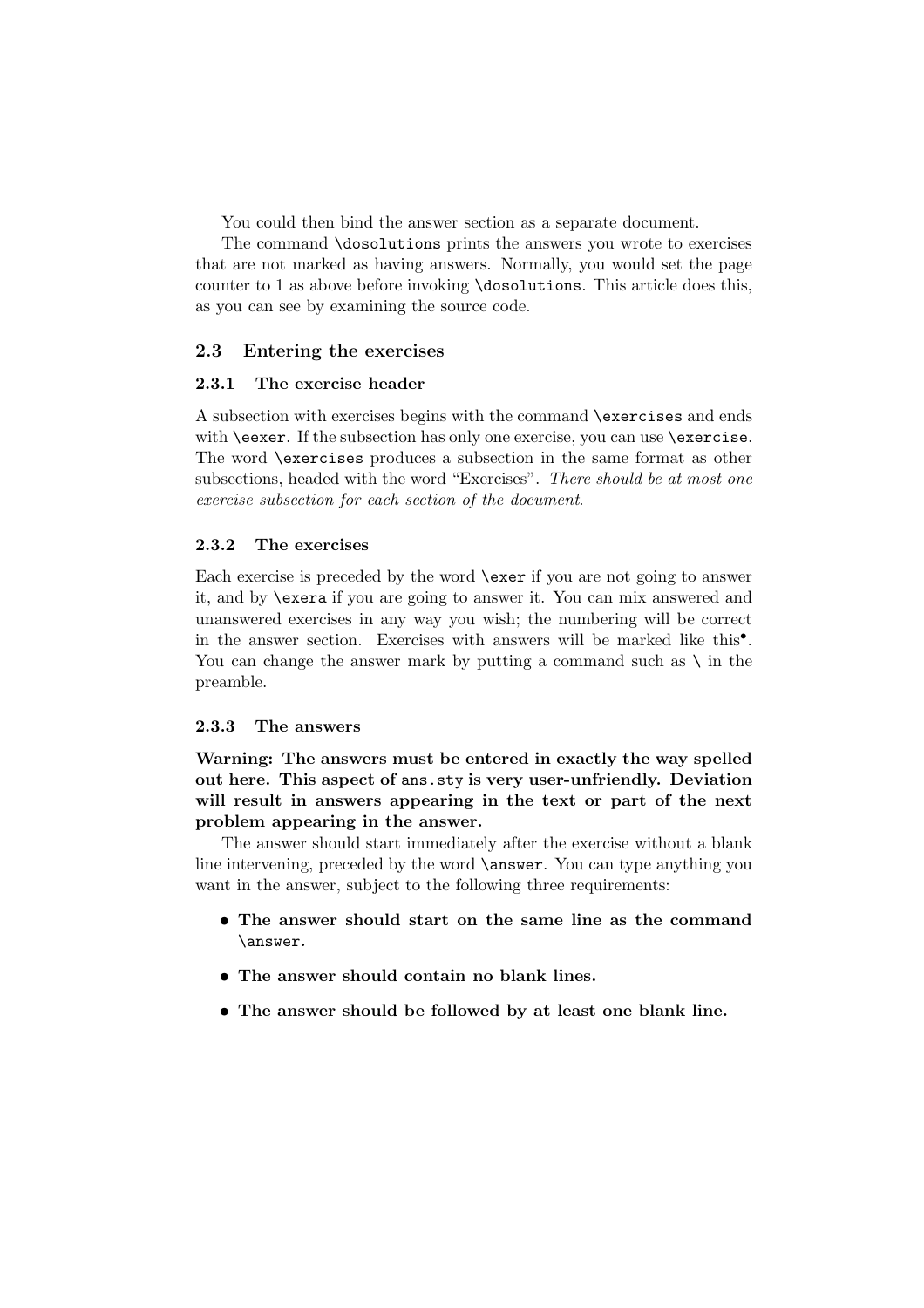If you want more than one paragraph in an answer, insert the command \par at the end of each paragraph except the last.

The reason for these requirements is that the program uses the blank line to delimit the answers (using an idea of Donald Knuth's).

#### **2.3.4 Subexercises**

To write an exercise with subexercises, start the exercise with \exer or \exera, and then introduce each subexercise with \subexer or \subexera. You can mix answered and nonanswered subexercises as you wish.

If the exercise begins with a subexercise without any preceding text, it should begin "\exer\immsubexer" (either may be followed by an "a"). The remaining subexercises are labeled \subexer or \subexera as before. The answer to a subexercise beginning with \immsubexer should be labeled \immsubanswer. The use of \immsubexer(a) and \immsubanswer keeps the spacing straight (although the current version, May 24, 2009, still doesn't get the spacing right when the exercise has a double-digit number).

I apologize for the necessity of using \immsubexer and \immsubanswer, but it seems quite complicated to create a version that knows whether the exercise has any beginning text or not.

#### **2.3.5 Problems with special marks**

To mark an exercise hard, type

#### \exer\annot{hard}

In general, you can annotate a problem with any sort of remark in this way.

#### **2.4 Error messages**

If you type \exera for an exercise but don't give it an answer, you will get an error message. Likewise if you give an exercise an answer but headed it with **\exer.** Neither error stops the document from composing, and if you have given an exercise headed \exer an answer, the answer will be printed in the correct place with the correct number, but the spacing in the exercise section may be wrong.

If you use  $\text{a}$  when you should have used  $\imath$  musubexer(a) you will not get an error message; the spacing will merely be wrong.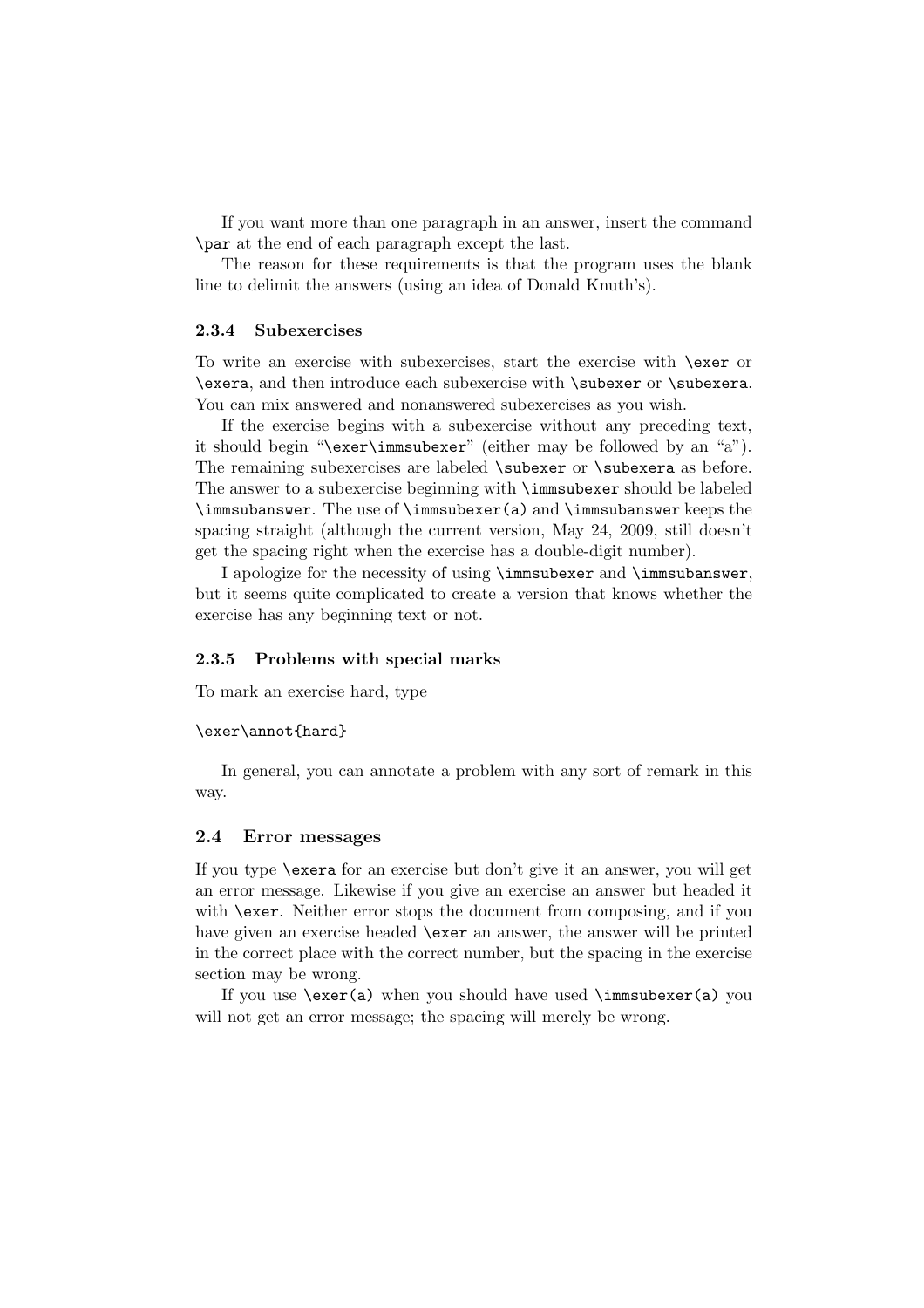#### **2.5 Sample exercises**

This section ends with a set of exercises illustrating all these points. The next section has a few, too, so you can see how the answer section handled the answers to different sections.

The answers to this section were entered as illustrated below. If you removed the percent signs from in front of the exercises that are commented out and compose this document again, you can see how the error messages work.

This example also illustrates the use of the \exhead command, which allows you to insert instructions for doing the next several exercises.

```
\exercises
\exera This the first exercise of section~\ref{seca}.
\answer{This is the answer to the first exercise of
section~\ref{seca}.}
\exera This is the second exercise of section~\ref{seca}.
\answer This is the answer to the second exercise of
section~\ref{seca}.
\exer This exercise has no answer.
% \exera This exercise tests an error message.
% It is marked to
% have an answer, but does not.
% \exer This exercise tests an error message too.
% \answer This should not be here.
\exhead{This header applies to Exercises~\ref{firste}
through~\ref{laste}.}
\exera\annot{hard}\label{firste} Yet another
exercise with an answer.
\answer This is yet another answer.
It is longer than the
others, and illustrates how you can
```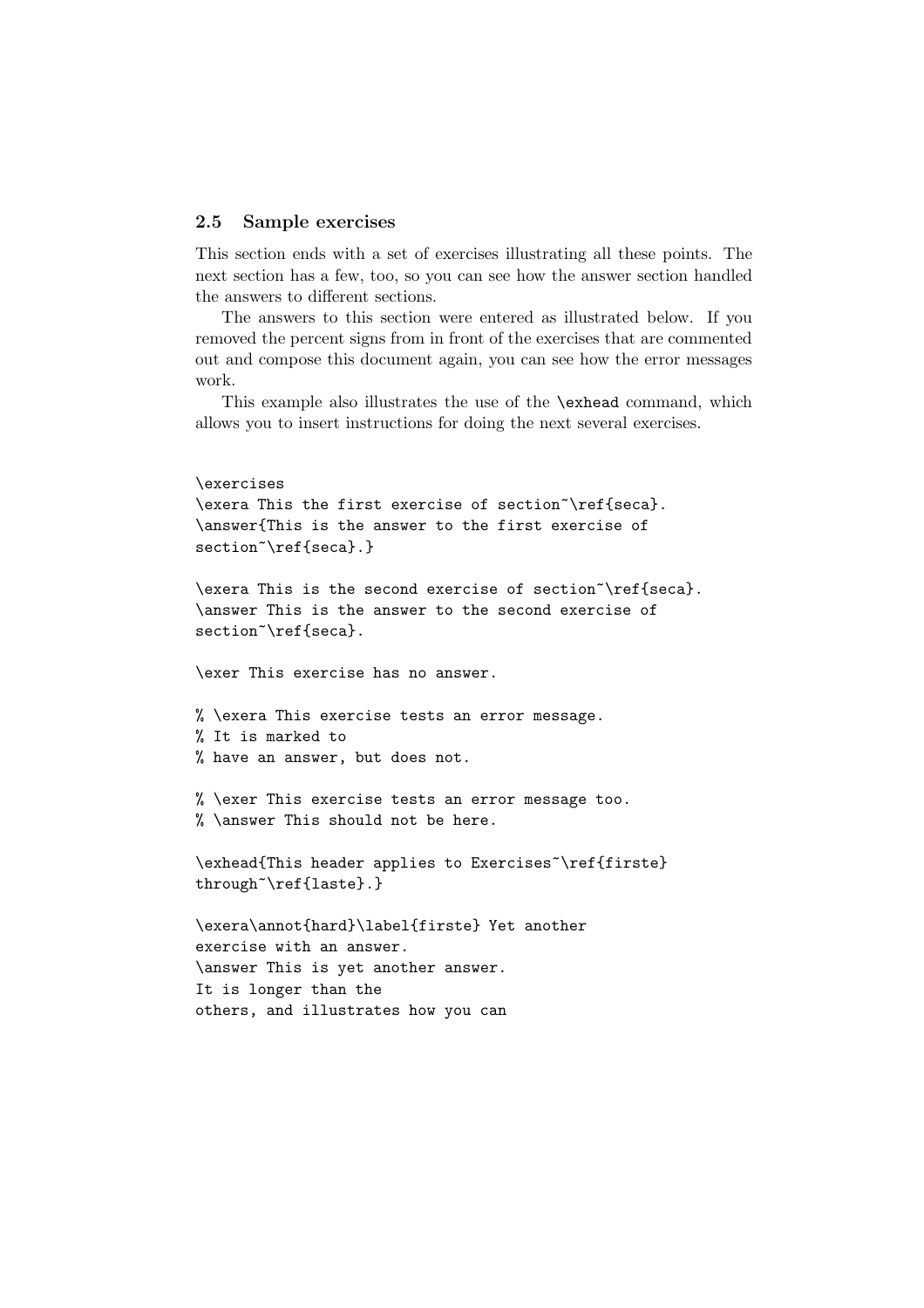have more than one paragraph.\par This is the second paragraph.

\exer\annot{hard} This is an exercise with subexercises. \subexera First subexercise. \subanswer Answer to first subexercise.

\subexer Second subexercise.

\subexera Third subexercise. \subanswer Answer to third subexercise.

\exer\label{laste}\immsubexera This is the first subexercise of an exercise that has no text before the subexercises. \immsubanswer This is an answer.

\subexera Another subexercise. \subanswer Another answer.

```
\exer\label{solans} This exercise has an answer
in the Solution Manual.
\solution Answer to Exercise~\ref{solans} on
page~\pageref{solans}.
```
\eexer

## **2.6 Exercises**

- **1.***•* This the first exercise of section2.
- **2.***•* This is the second exercise of section 2.
- **3.** This exercise has no answer.

This header applies to Exercises 4 through 6.

**4.***•***(hard)** Yet another exercise with an answer.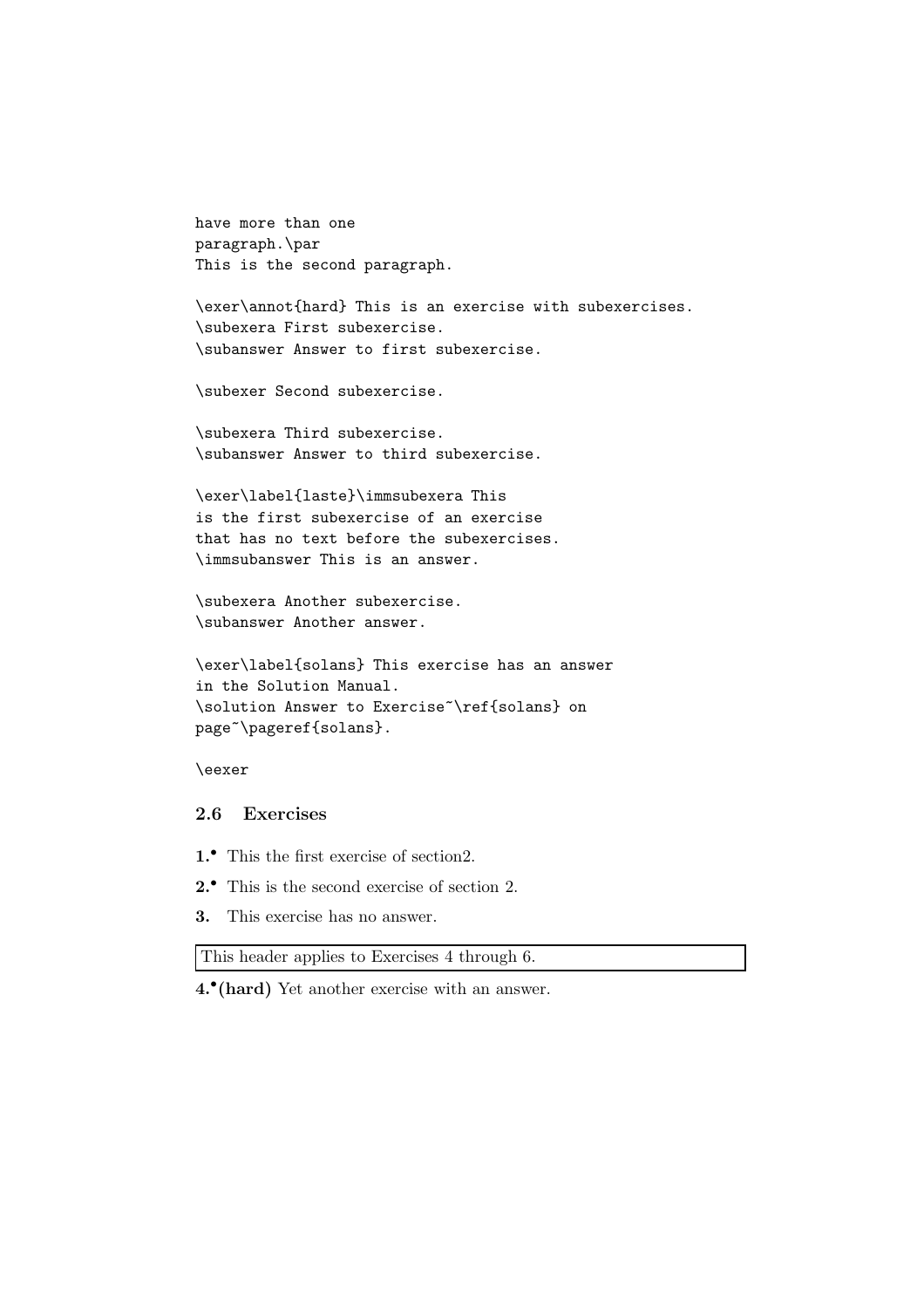- **5. (hard)** This is an exercise with subexercises.
	- **a.***•* First subexercise.
	- **b.** Second subexercise.
	- **c.***•* Third subexercise.

**6. a.***•* This is the first subexercise of an exercise that has no text before the subexercises.

**b.***•* Another subexercise.

**7.** This exercise has an answer in the Solution Manual.

## **3 Bugs**

## **3.1 Answers appearing in the text or text appearing in the answers**

If you enter an exercise and answer like this

\exera This is an exercise. \answer I did this wrong.

the answer will appear in the text instead of in the answer section. The point is that the answer must start on the same line as the word \answer. If you do this

\exera This is an exercise. \answer I did this wrong too. \exera This exercise will disappear. \answer Here is an answer.

the second exercise will wind up as part of the answer to the first exercise, because a blank line must follow the answer. Reread Section 2.3.3 carefully.

### **3.2 Spaces between carriage returns**

Most text editors allow you to type return ("enter" on some computers), one or more spaces, then return. TEX *will not interpret the result as a blank line* for the purposes of ending answers. The file has to contain two returns in a row without any intervening spaces. If in your printout you discover than an answer has swallowed the following exercise (or more), this may be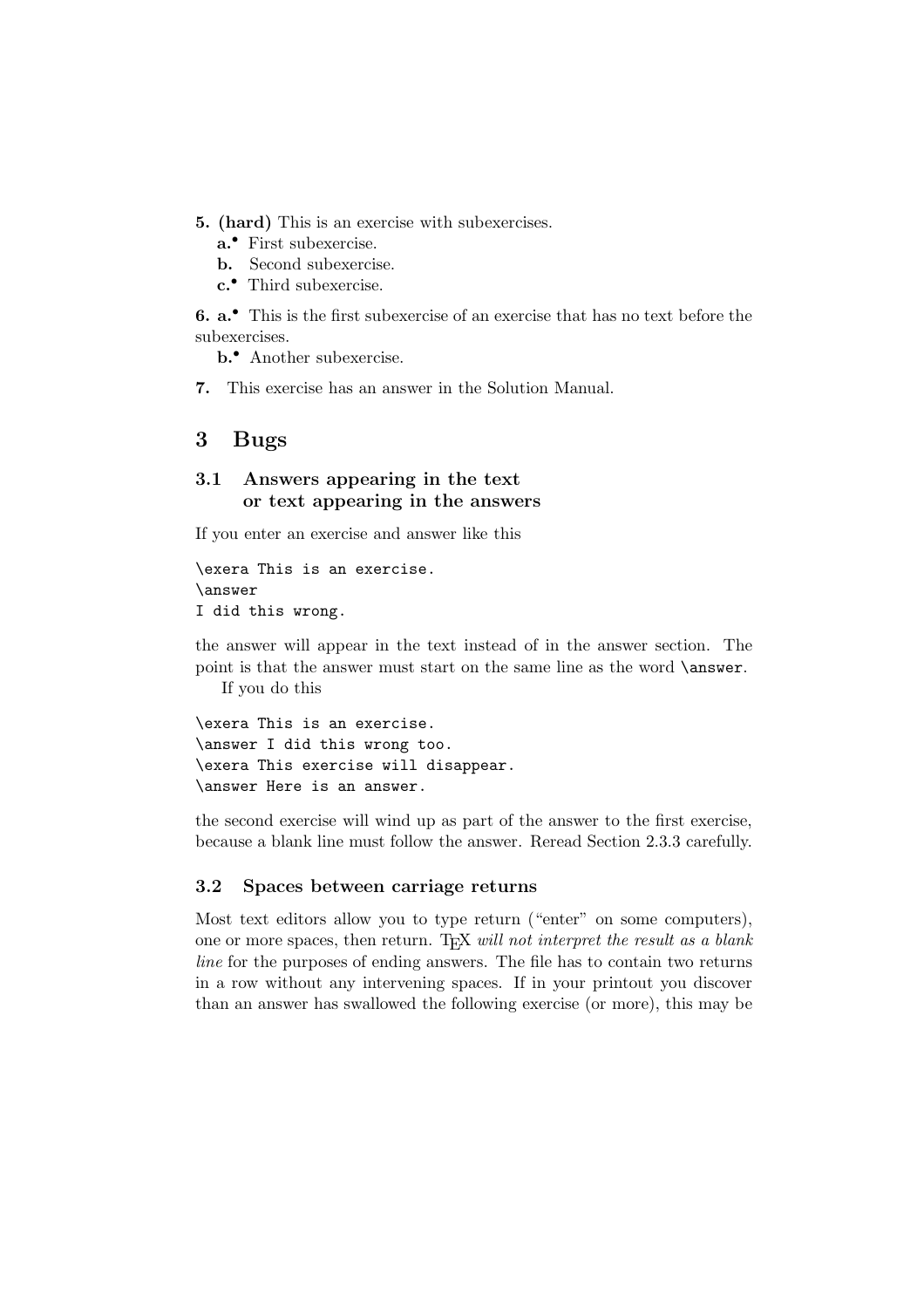the reason. Blanks are inserted between returns by some word processors or editors, and sometimes (apparently) by e-mail systems.

Many text editors allow you to detect blanks because the cursor changes shape on a blank. Your editor may allow you to search for the sequence carriage return, blank(s), carriage return, and change such sequences globally to carriage return, carriage return.

## **4 Customizing**

If you look in the file ans.sty, you will discover numerous hints for customizing the file.

### **4.1 Headings**

The headings put on the answer section and on the solutions booklet are determined by the option, \artsec, \bkchap, etc. and can easily be changed.

### **4.2 Other style files**

Ans.sty will very likely work with many other style files besides the standard article.sty, but of course I can't guarantee this. Since \exersection uses \subsection, a different style file with a different definition of subsection will place the exercise header in the same style as the other subsections.

## **4.3 Exercises**

**1.** Prove that for any integer  $n > 2$  there are no nonzero integers x, y and  $z$  for which  $x^n + y^n = z^n$ .

- **2.** An exercise without an answer.
- **3.***•* The very last exercise.

## **Answers to selected exercises**

## **Section 1**

- **1.** This is the answer to the first exercise of section 1.
- **2.** This is the answer to the second exercise of section 1.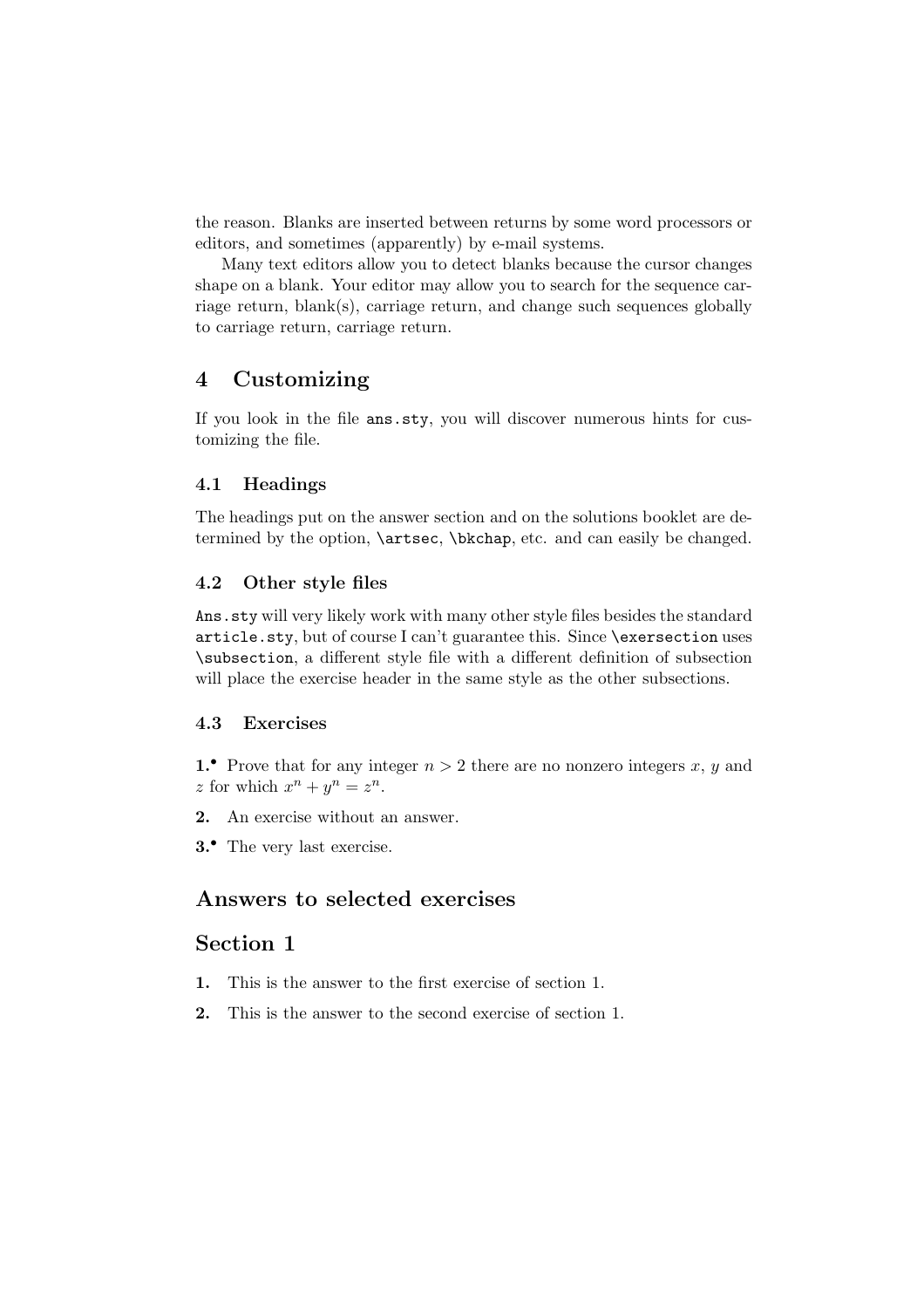## **Section 2**

- **1.** This is the answer to the first exercise of section 2.
- **2.** This is the answer to the second exercise of section 2.
- **4.** This is yet another answer. It is longer than the others, and illustrates how you can have more than one paragraph.

This is the second paragraph.

- **5. a.** Answer to first subexercise.
	- **c.** Answer to third subexercise.
- **6. a.** This is an answer.
	- **b.** Another answer.

## **Section 4**

**1.** If I knew how to do \marginpar in LAT<sub>E</sub>X I would have written it in the margin. But that's the way the cookie crumbles.

**3.** The very last answer.